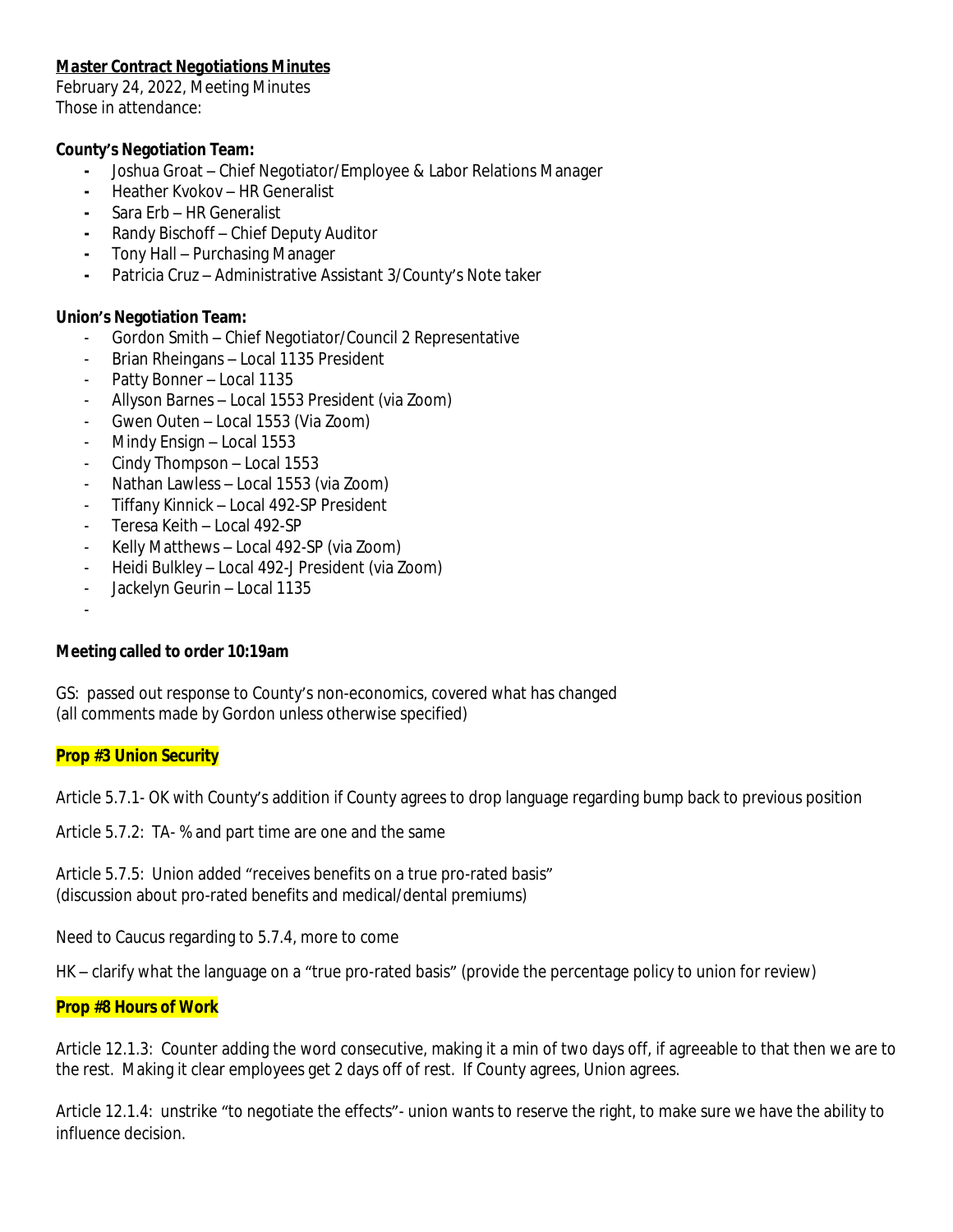#### **Prop #10 Shared Leave**

- GS: Union is fine with policy language, but counter provides certainly for term of CBA- that policy won't be changed during the term of the agreement.
- JG: Policy can be changed at any time. Following policy ensures they won't be locked out (if MC is locked into alternative language). May mean other groups cannot donate to MC members. We are just looking at saying if you want the benefits then follow the policy.
- GS: question about the shared leave policy- to be eligible, employee's need to follow sick leave policy. GS is accustomed to not including entire policy in a CBA, but want to make sure it doesn't go away during term of CBA. To be available employee must follow the county sick leave policy, how and what do we do to determine if someone is violated that.

### **Prop #11 Seniority**

Appreciate our work on Article 16.

- GS: We have two unions 492SP and 1135 have unique language that is near and dear to them
- JG: in looking at various supplementals, didn't see much difference
- GS: will look at it further

#### **Prop #12 Discipline and Discharge**

17.6- want to maintain ability to grieve oral reprimands

#### **Prop #13 Grievance Procedure**

Article 18.3.1 – counter – impossible to concurrently send grievance to HR sometime, (example of hard copy being filed out in the field). Not problem with HR having a copy, and we will get it to you as soon as possible. Union agrees to get copy to HR as soon as they can. May not be at the very same time.

#### **Prop #14 Promotions/Vacancies/Lateral Transfers**

- GS: Trying to find a compromise- has identified departments where it would be troublesome to go 100% electronic. For those specific departments, please continue to process a posting.
- JG: only Master contract or county wide positions?
- GS: will discuss and get back to us

GS – thinking that is all we have for now

(end of Union's response)

#### **Caucus 10:34am**

#### **Reconvene 11:42am**

County passed out County's response to union's response as presented earlier today. 3 different packages of docs (all comments made by Josh G. unless otherwise specified)

Packets: Amended non-econ Initial econ proposal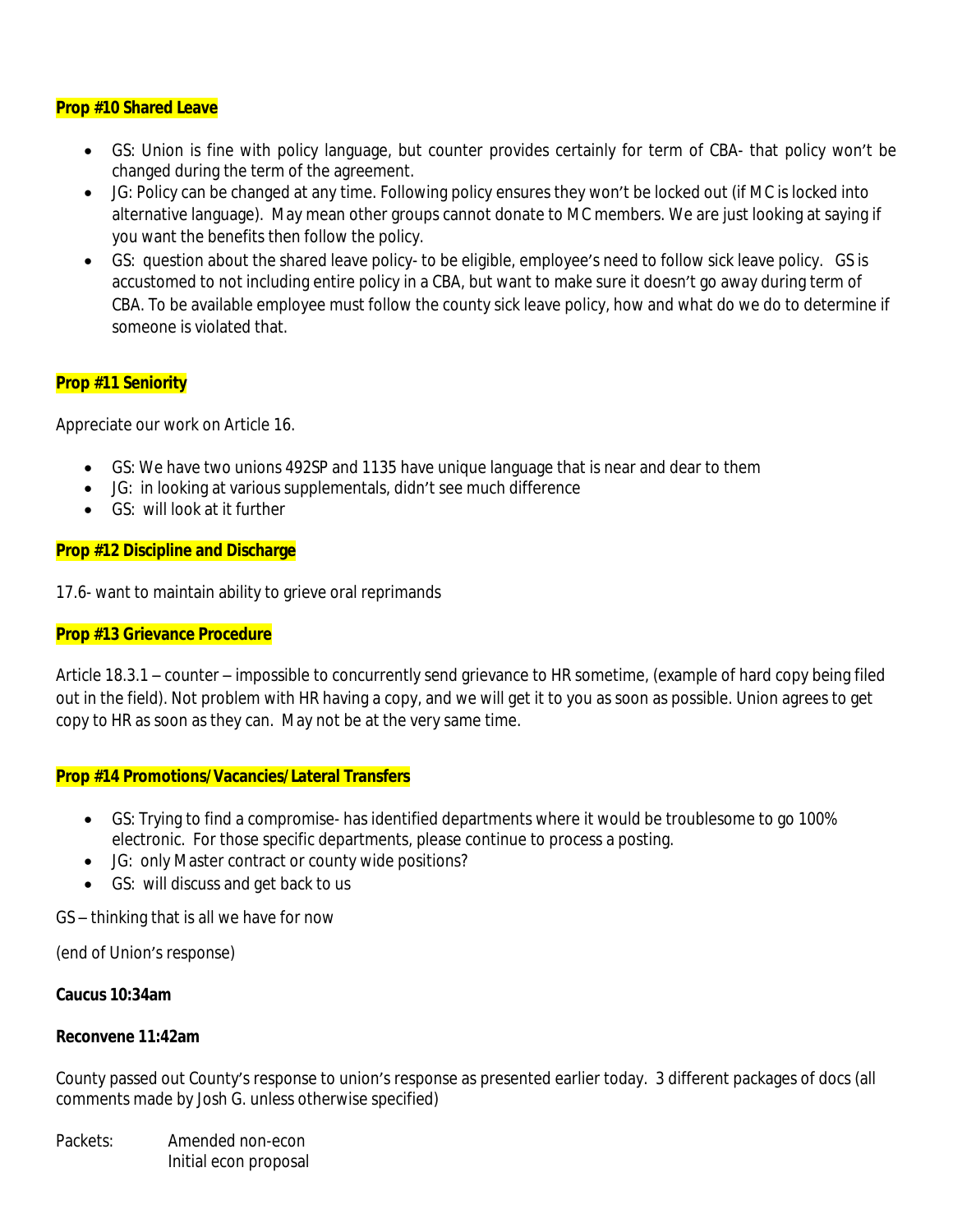Response to Union's econ proposals

Amended non-economic proposals:

# **Prop #2 Union Recognition and Bargaining Units**

Dropping insistence on Risk Management come out of bargaining unit.

## **Prop #3 Union Security**

Article 5.7.1: Position or positions without approval from previous head. Do not want to force another union contract to have to accept a bump back. Added with concurrence of Department Head/Elected Official.

Article 5.7.5: want to be consistent with County policy- clarified working less than 37.5 hrs/week, but 50% or more.

(discussion around premium costs for percentage- 20%)

### **Prop #5 Union Activities/Functions/Business**

Article 7.1 – absences at any 15 minute increments

### **Prop #6 Annual Leave and Prop #7 Sick Leave**

No changes

### **Prop #8 Hours of Work**

Article 12.1.13 – missed and want to discuss

Article 12.3:

- Brian Rhen- what about comp time?
- JG: no response yet

### **Prop #10 Shared Leave**

Follow County's existing Shared Leave policy

- GS: any plans to change policy?
- JG: who knows- cannot say what may change in the future

### **Prop #11 Seniority**

No Change to seniority, want the info from you about 1135, 492 SP. Waiting to hear differences union pointed out.

### **Prop #12 Discipline and Discharge**

County withdrawing - TA

### **Prop #13 Grievance Procedure**

Just have to ask if we got it on day 6 or day 10 would that mean it was invalidated. NO that would be bad labor relations. "when practicable"- County proposes w/in 5 business days

# **Prop #14 Promotions/Vacancies/Lateral Transfers**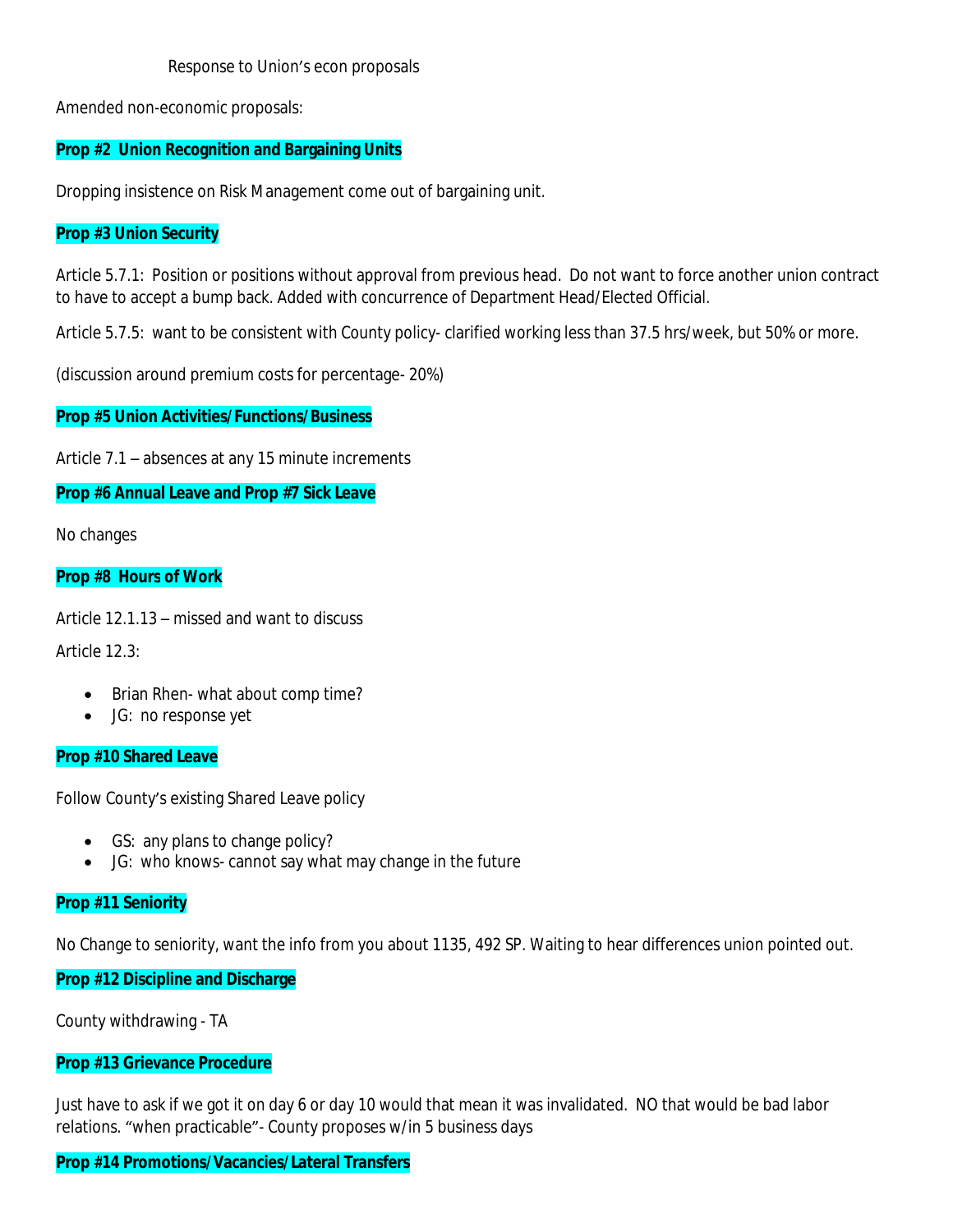Union proposed specific language

 JG- explained County's current practice of sending out a summary doc each Monday- if current practice is acceptable… TA

**Prop #16 General Conditions, Prop #17 Lockout and Strikes, Prop #20 Appendix "6" Shared Leave, Prop #21 Appendix "7" – Classification/Reorganization, Prop #22 Appendix "8" Seven Tests of Just Cause and Prop #23**

No changes to County's initial proposals

# Prop #22

County withdrawals

- GS: Job Share: wants to revisit.
- JG: a job share will equate to (2) 50% employees
- **GS:** union needs to discuss further

GS – give me a second before we move on to other documents.

Responsive to some of your earlier questions.

#### Prop #20

#### **Shared Leave:**

Do you see that still happening? We think of these as two percentage positions moving forward.

Just a heads up Union still not there yet, having a strong degree of certainty is an desire remains their interest, if county wants to make changes during term of CBA, we would be interested in negotiating those changes to be by mutual agreement.

### **Seniority:**

Differences identified- 492SP Article 7.5 talks about disciplinary suspensions won't affect bidding (in terms of seniority).

Seniority connected in terms of bidding. Unpaid status will not affect the ability to have a seniority language

7.6 probationary language- references hours. Dramatic difference – in 1135, we called it out in the contract. 1135: has a lot more uses of seniority referenced throughout their supplemental. (e.g. special crews, bidding out of districts, equipment bids, etc.)

- G: Promotions/posting: summary of all positions in County?
- JG: Yes- all openings CW (not just MC)

### **Packet County's economic proposals**

JG: Our econ package are based off of our non-economics. Union needs to determine their priorities. What is important to you. If priority is wages, need to move on non-econ issues. If priority is non-economic issues, may affect County economic package. If you want firm language about things such as shared leave then need lower

### Prop #1 Article 8 – Holidays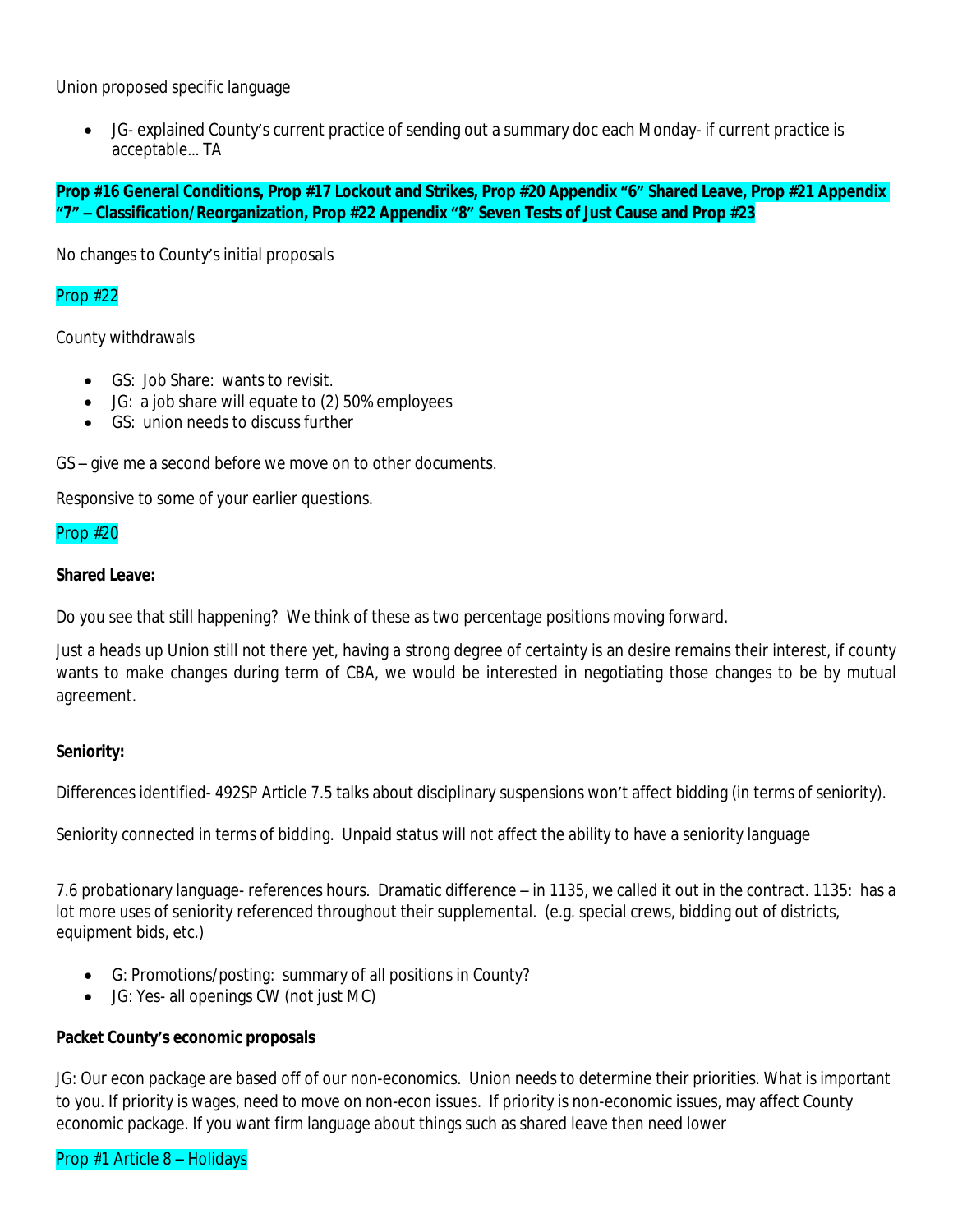492SP and 492FC follow Sheriff's dept- they have their own set of holidays

Day after Thanksgiving (not always 4<sup>th</sup> Friday in November)- just clean up

Strike that 1135 observes MLK and floating holiday as in supplemental- will follow MC

- GS: In terms of MLK, given when it falls, likely 1135 will be out plowing. Will be more costing, as County's proposal = holiday pay exposure.
- $\bullet$  JG: correct.

Article 8.2: day for day clarification Article 8.3.3: clarification. Mutual agreement between Employee and Employer on when to take

# **Prop #2 Article 11 – Insurance Benefits**

Insurance benefits- intent is not to take away current medical plans. May we make adjustments? Yes. But not looking to gut them. Also looking at adding additional plans- won't likely make a lot of changes to current plans. Will continue to offer PPO and HMO, but gives County flexibility to add new and different plans (e.g. HSA plan)- younger employee's don't use medical as much, so they want flexibility.

- ME: ability to change deductible
- JG: potentially, yes

Article 11.7: Healthcare committee isn't a functioning committee

Article 11.8: WA State Law… rates are subject to change

Article 11.9: who knows when/if that will go into effect

### **Prop #3 Article 15 Wages**

County's offer is significantly different than Unions initial wage proposal. Ours are very different than yours, implement the classifications study, Employee to closest step. Placed then an additional 1% (effective 1st full pay period following ratification and the BoCC agreement)

- GS: is there a single document showing mapping? one document for all information of actual movement on the step scales. Where will people be mapped to on the new scales
- JG: yes, we could put something together- lots of classifications
- JG: 1/1/23- 1% COLA; 1/1/24- 1% COLA
- GS: contingent on lag pay?
- $\bullet$   $\Box$   $\Box$  no

Article 15.4 striking, per lag pay prop

### **Prop #4 Article 15 – Shift Differential**

Nothing clearly defined in supplementals regarding shift differential, proposing a standard definition of specific shifts eligible for differential. Wherever majority of shift falls.

492J only one that has specific language. We are trying to create standardized language, exempt start at 8-5, no shift different, start at 11-7 majority of shift is afternoon shift then shift different for full shift.

- PB: impact on 1135? (e.g. early morning shift)
- GS: will caucus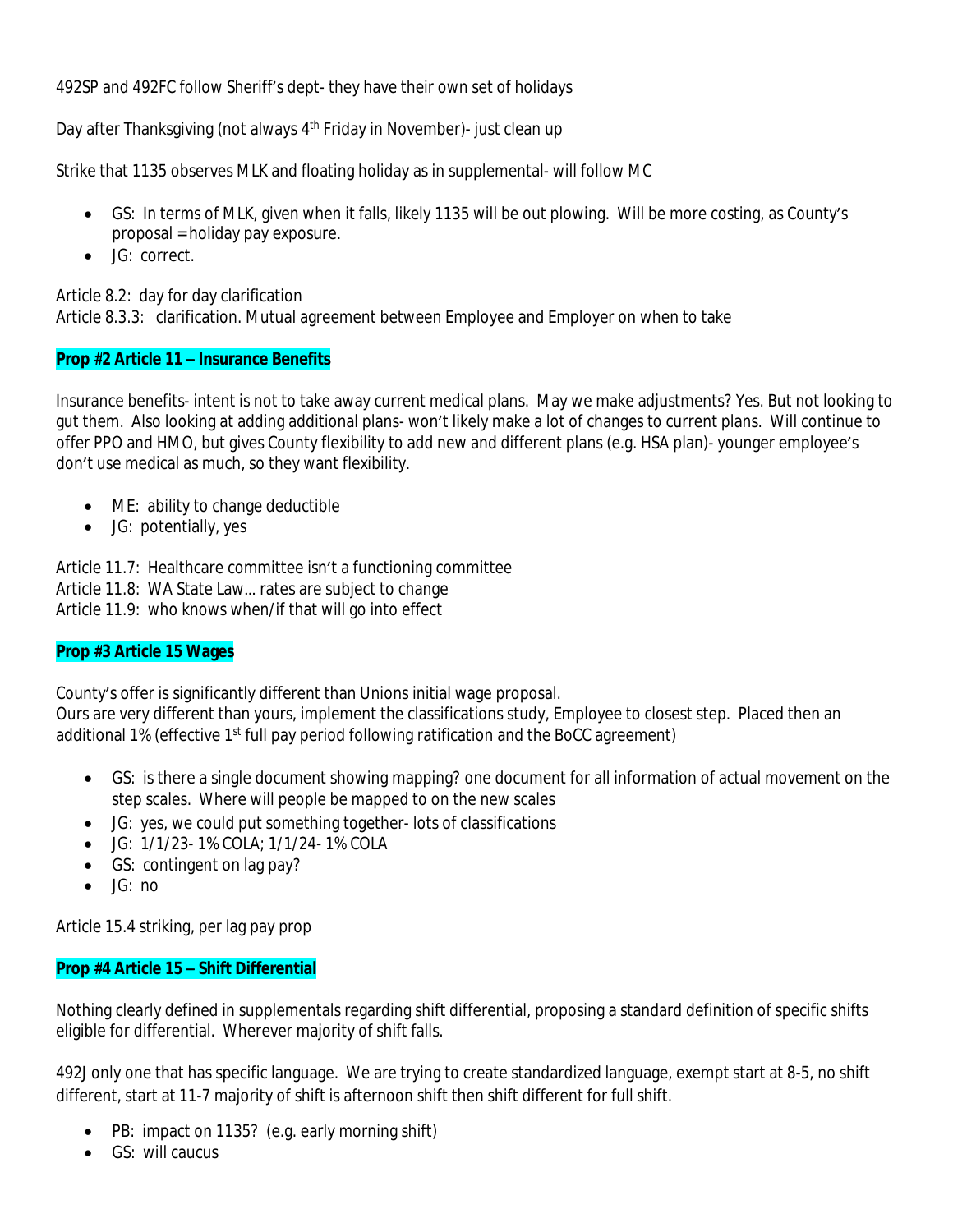## **Prop #5 Article 15 – Reporting Time & Call Back Pay**

If no work, County would send people home but employer will not pay employee. No work use their own time

Call back pay- reduced from 4 hours to 1 hour. Scheduled meetings & trainings don't fall under call back.

### **Prop #6 Article 15 – Overtime**

Overtime – big change for group – if meet FLSA standards and state of Washington standards will no longer be eligible for OT. Removing daily overtime,

- GS : How do we determine how we note if they are exempt or non-exempt. Have we identified which are exempt?
- County: yes- all classifications are designated and Classification report shows

Article 15.7.3: no more daily OT

Article 15.7.4: juvenile has different calculation for OT eligibility Article 15.7.6: OT eliminated based on weekly hour. No daily OT. Anytime above fulltime in a week will get OT.

- HB: in striking language, this significantly impacts detention & probation- has JG spoken with dept heads?
- JG: yes, I have talked with some, but not all

### **Prop #7 Article 15 Comp Time**

Standardizing comp time for all departments- must have mutual agreement to receive comp time vs. OT pay; increases bank of hours available. Similar to what is in 1553 supplemental. 15.8.1 – new updated language

If at 80 hours in bank, cannot accrue more comp until drop below 80, paid at time and one half.

### **Prop #8 Article 15 Longevity**

Remove the cooks they will follow county longevity as outlined here.

Removing specific clause referring to 492RFC- following longevity in prior agreement.

- GS: any impact to other members of 492FC?
- JG: no- everyone should be following same longevity plan

### **Prop #9 Article 15 Out of Class Pay**

Want consistency across the board (vs. referral to supplemental agreements); proposed language is similar to 1553 supplemental.

### **Prop #10 Article 15 Step Increase Process & Methods Of Payment**

Step increase process- upon new hire or promotion- 1 step increase; annual step increases- 2 step increase. language struck is from when moves to 13 step, current practice.

Article 15.12: Direct deposit and clarification of correction paycheck. just removing dates, struck a paycheck to correct error, will be on next paycheck

### **Prop #11 Article 15 Advance Step Placement**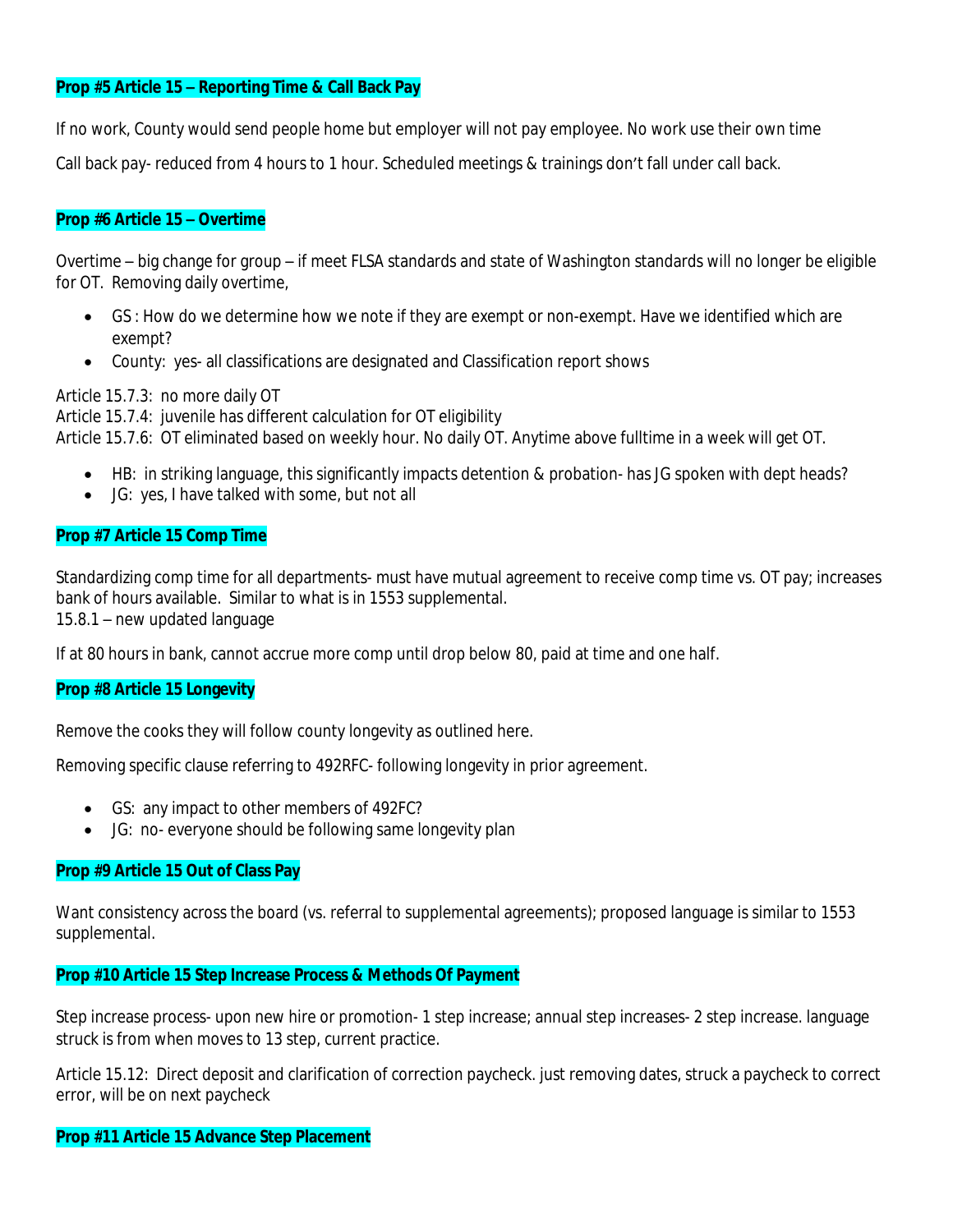New

- GS: is policy similar?
- JG: County- different.
- GS: Could County send policy to me?
- JG: Yes

# **Prop #12 Article 22 General Conditions**

### **Safety Shoes & Mileage**

22.5 and 22.7 moved to economics – added business related miles. Eliminated assessor MOU.

- GS: intended to eliminate Assessor's supplemental?
- JG: yes
- JG: Any question?
- GS: Not at this time.

# **County's response to union's econ proposals:**

**Prop 2 (Wages):** Reject, County has own proposal

# **Prop 3 (Medical Benefits):** Reject, County has own proposal

**Prop 4 (Wage Study):** Reject. Master Contract was a closed at the time. County had no obligation to grant or bargain implementation at that time.

**Prop 5 (Retention Incentive):** Reject.

**Prop 6 (Service Enhancement Pay):** Reject.

**Prop 7 (HRA/VEBA):** Reject.

**Prop 10 (Juneteenth):** Leaving open

**Prop 11 (PTO):** Reject. Too messy & complicated when it's optional- some in, some out.

**Prop 12 (COBRA):** Reject. Will continue offering to employee as law requires.

**Prop 15 (Sick Leave):** reject conversion from sick leave to annual leave. It's not there as a benefit- it's provided in case you get sick and need it. We are not doing a conversion.

Prop 16 (Holidays): Reject. Union insists we bargain everything else. Employer isn't going to give union a holiday just because it's declared. If you want to negotiate everything else so we can negotiation this.

GS: good time for a break.

### **Break at 12:28pm**

### **Reconvene 2:53pm**

- GS: Questions for clarification. Page 8 economic proposal in combination with page 15, 15.1 places on wage scale, implementation of classification study. The study provided options to move to steps. Being placed on new wage scale- implementation of class study?
- JG: correct